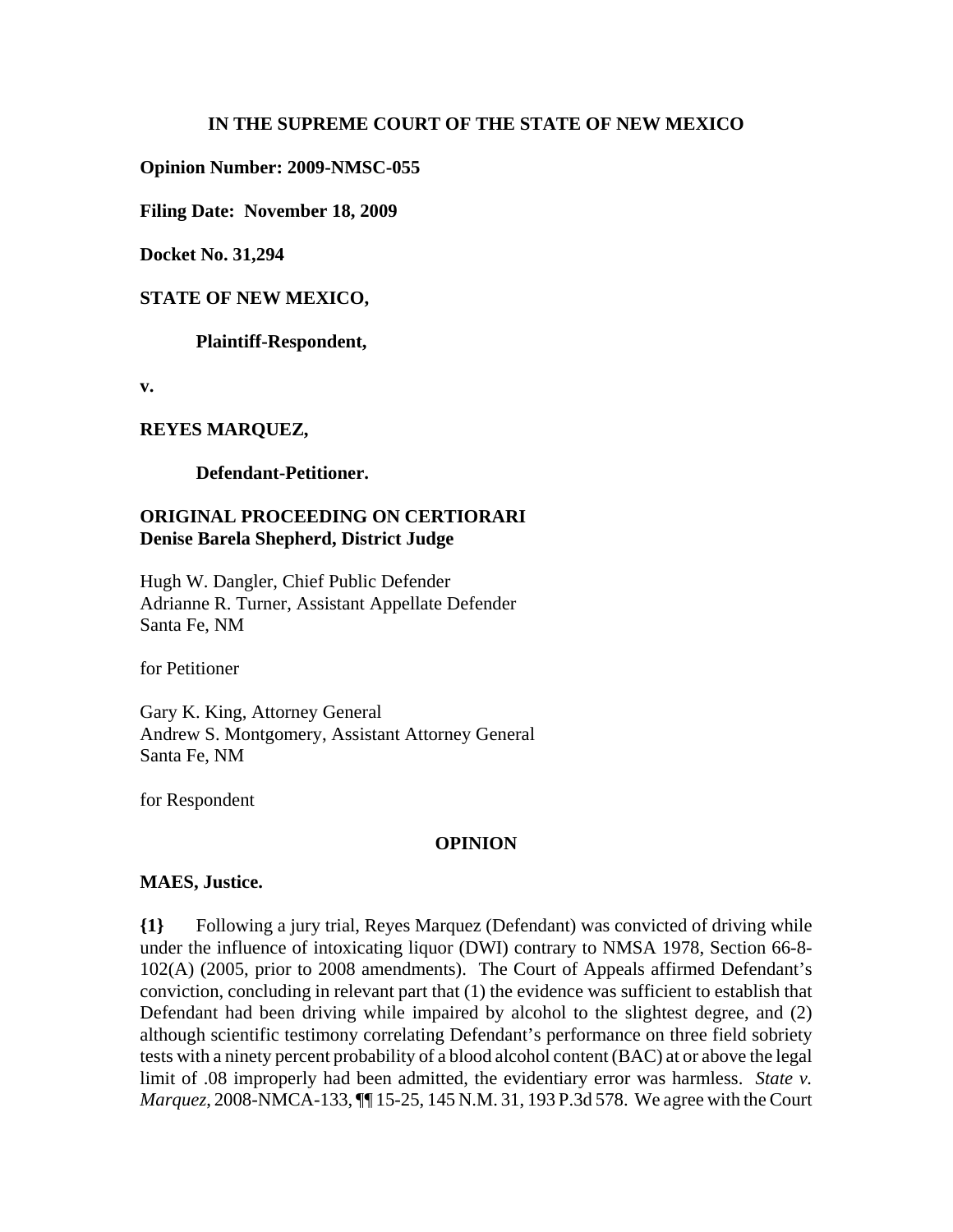of Appeals that the evidence was sufficient to support Defendant's conviction, but disagree that the evidentiary error was harmless. Accordingly, we reverse Defendant's conviction and remand the present case for a new trial.

# **I. FACTS AND PROCEDURAL HISTORY**

**{2}** At approximately 12:50 a.m. on June 17, 2005, Defendant left a bar located on Montgomery Boulevard in Albuquerque, New Mexico. Benjamin Kirby, an officer with the Albuquerque Police Department, noticed that Defendant had "somewhat of a stagger to his step, and he . . . didn't seem to have his balance about him." Officer Kirby warned Defendant that "he shouldn't be driving." Although Defendant did not explicitly acknowledge Officer Kirby's statement, he "looked at [Officer Kirby] as if he saw what [he] said, or understood what [he] said."

**{3}** Soon thereafter, Officer Kirby observed a white Ford truck pull into the parking lot at the same time that a red pickup truck was backing out of its parking space. Officer Kirby noticed that the white Ford truck accelerated at a very high rate of speed, as if to avoid a collision. After the danger of a collision had passed, the red pickup truck "stab[bed] the brake real hard as if, oh, there was somebody there kind of thing." The red pickup truck continued driving in reverse for approximately sixty feet and entered oncoming traffic on Montgomery Boulevard. Because Montgomery Boulevard is a "pretty dangerous street," Officer Kirby radioed dispatch to report the suspicious vehicle.

**{4}** Kelly Enyart, an officer with the DWI unit of the Albuquerque Police Department, was driving on Montgomery Boulevard when she received the call from dispatch. She made a U-turn and observed the red pickup truck pull into oncoming traffic while traveling in reverse. Officer Enyart pulled over the red pickup truck in a parking lot. She noticed that the driver, Defendant, had "bloodshot watery eyes," smelled of alcoholic beverage, and had "fumbling fingers" while searching for his driver's license, registration, and proof of insurance. She asked Defendant whether he had consumed any alcoholic beverages that evening, and Defendant admitted that he had drank two beers. Officer Enyart noticed that Defendant's speech was slurred. At this point, Officer Kirby approached the vehicle and recognized Defendant as the individual whom he had warned earlier in the evening not to drive.

**{5}** Officer Enyart asked Defendant to exit the vehicle and perform a series of field sobriety tests. Prior to administering the tests, she ensured that the area was flat, dry, well lit, and free of debris. Additionally, Officer Enyart asked Defendant whether he had any medical problems that might impede his ability to take tests that require walking or balancing. Defendant indicated that he did not.

**{6}** Officer Enyart noticed that, when Defendant exited his vehicle, he was slow to respond and had to put his hand on the vehicle to maintain his balance. During the horizontal gaze nystagmus (HGN) test, Defendant failed to follow instructions and swayed noticeably backward and forward. During the walk and turn test, Officer Enyart had to repeat her instructions many times. Despite her thorough explanation of the test, Defendant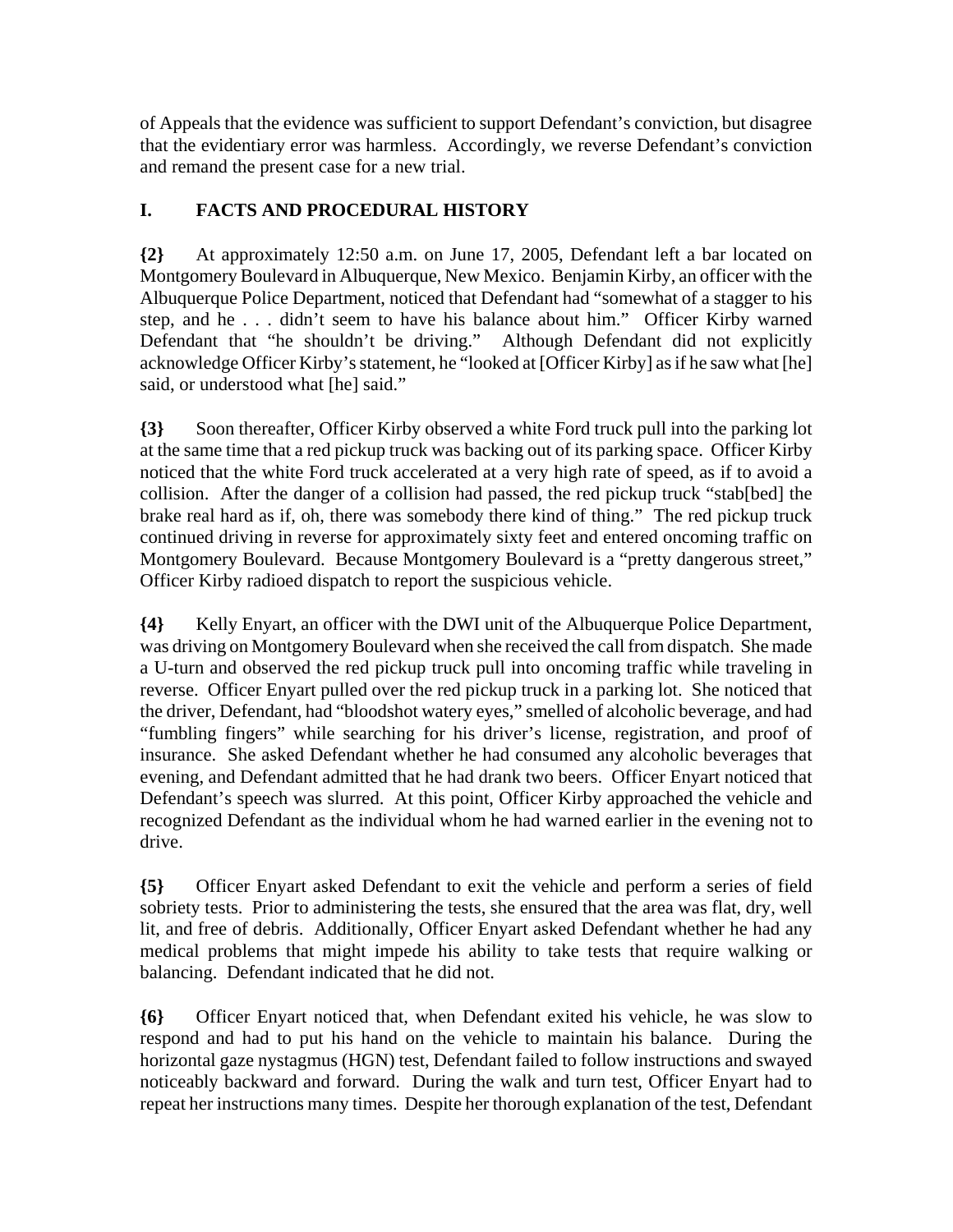failed to follow instructions and exhibited five out of eight clues. At this point, Defendant informed Officer Enyart that he had walking and balancing problems due to a recent military deployment in Iraq. Defendant was unable, however, to identify anything about his service in Iraq that would have caused walking and balancing problems. Lastly, Officer Enyart administered the one leg stand test, during which Defendant exhibited three out of four clues.

**{7}** Thereafter, Officer Enyart arrested Defendant for DWI. Although Defendant initially agreed to submit to a breath alcohol test, he subsequently refused. Officer Enyart advised Defendant of the adverse consequences of his refusal under the Implied Consent Act, but Defendant nonetheless refused to take the test. Accordingly, Defendant was charged by complaint in metropolitan court with aggravated DWI contrary to Section 66-8-102(D)(3). Section 66-8-102(D)(3) ("Aggravated driving while under the influence of intoxicating liquor or drugs consists of a person who . . . refused to submit to chemical testing, as provided for in the Implied Consent Act, and in the judgment of the court, based upon evidence of intoxication presented to the court, was under the influence of intoxicating liquor or drugs.").

**{8}** At trial, Officer Enyart testified that studies conducted by the National Highway Traffic Safety Administration (NHTSA) have found correlations between the clues observed during the administration of field sobriety tests and subsequent chemical tests. The prosecutor asked Officer Enyart to explain these correlations, and Defendant objected based on the lack of an adequate foundation. The metropolitan court overruled Defendant's objection and Officer Enyart testified that

[t]he studies that have been done—there's three specific studies that were done with these field sobriety tests. They've been done in Colorado, Florida, and San Diego. And, what they found is that these clues that we look for—on the walk and turn test, if somebody exhibits two or more of the eight clues, that there's a sixty-eight percent chance that they are at or above a point zero eight on their chemical test, be that a breath or a blood test. On the one-leg-stand test, they have found that if a person exhibits two or more out of those four clues, there's a sixty-five percent that their—on their chemical test, it will be at or above a point zero eight, either BAC or BRAC, depending if it's a blood test or a breath test.

The prosecutor asked Officer Enyart, "What if you put all three of the tests together?" Defendant objected, and a bench conference ensued. The metropolitan court overruled Defendant's objection, and the prosecutor repeated his question, "Under NHTSA, if you look at the clues with these three tests, what is the probability that the (inaudible) would be at or above the legal limit?" Officer Enyart explained that "[d]epending on which study you look at, it's in the ninetieth percentile."

**{9}** Defendant took the stand and offered his own testimony with respect to the events of the evening in question. Defendant admitted that he had consumed two beers within a two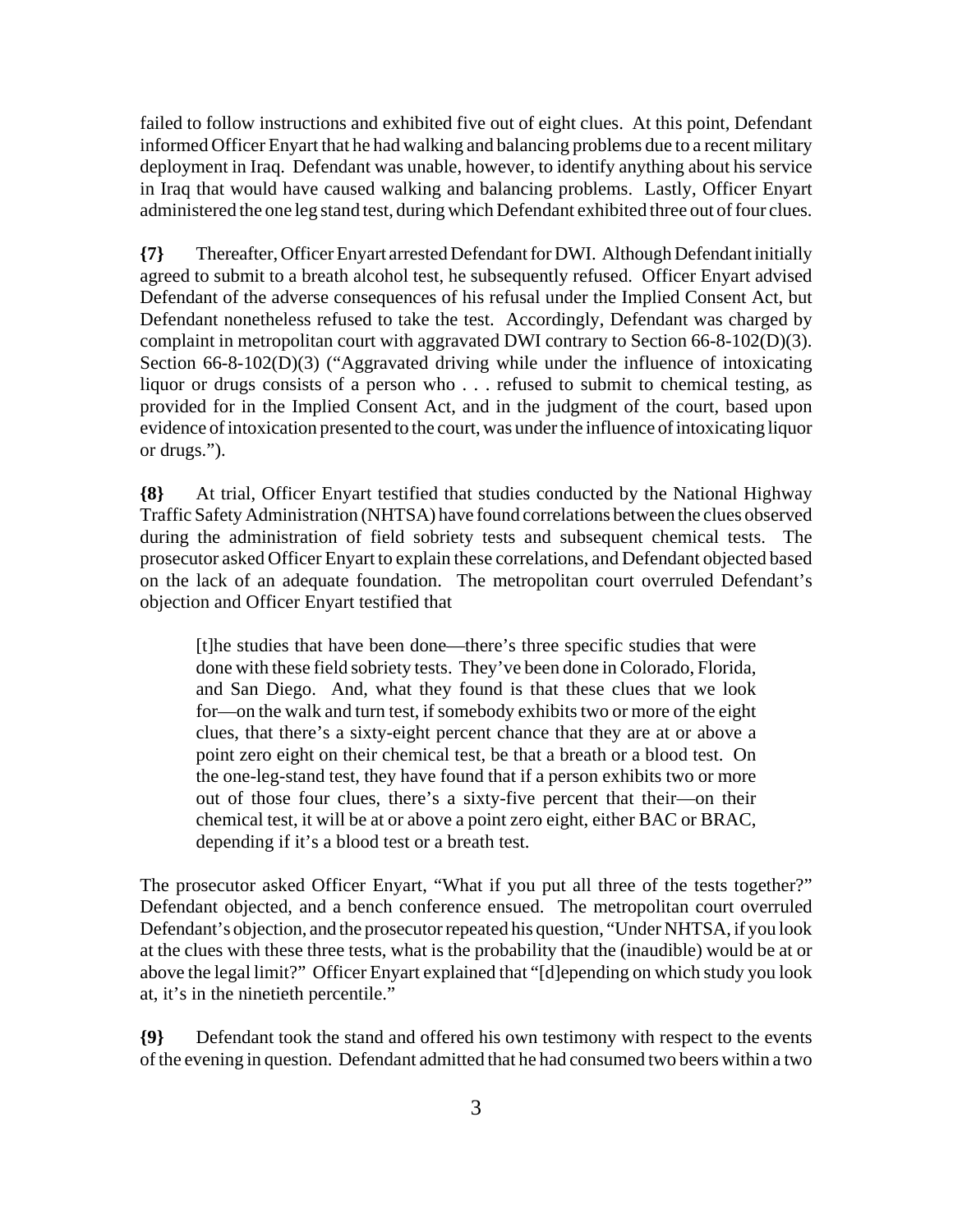to three hour time period, but explained that he had not felt impaired to even the slightest degree. He informed the jury that he had not stumbled while exiting the bar and that he had neither seen nor heard Officer Kirby while walking to his truck. With respect to the near collision in the parking lot, Defendant testified that the white truck had pulled into the parking lot "like a bat out of hell" and that he had hit the brakes in order to avoid a collision. Defendant disputed Officer Enyart's testimony that he had performed poorly on the field sobriety tests, testifying that he "didn't have any problems falling or leaning over or anything." Defendant explained that, during his encounter with Officer Enyart, she was "angry" and "aggressive." Indeed, Defendant testified that he refused to take the breath alcohol test because he "was very upset with [Officer Enyart]. [He] felt like no matter what [he] did, she was going to charge [him] with something, by the way she treated [him]."

**{10}** On the basis of the foregoing evidence, the jury found Defendant not guilty of the crime of aggravated DWI, but guilty of the lesser included offense of DWI. Defendant appealed his conviction to the district court, claiming that (1) the metropolitan court had violated Rule 7-506 NMRA by not providing Defendant with a trial within 182 days of the date of his arraignment, (2) the metropolitan court improperly had admitted Officer Enyart's scientific testimony correlating Defendant's performance on the field sobriety tests with a BAC at or above the legal limit of .08, and (3) the evidence was insufficient to support his conviction. The district court affirmed Defendant's conviction.

**{11}** Defendant appealed from the judgment of the district court to the Court of Appeals, which affirmed Defendant's conviction in a divided opinion. *Marquez*, 2008-NMCA-133, ¶ 26. The Court determined that the metropolitan court's failure to try Defendant within the 182 day time period set forth in Rule 7-506 was justified by exceptional circumstances. *Id.* ¶¶ 9-14. The Court further determined that "a reasonable mind could accept the . . . evidence [adduced at trial] as adequate to support a finding beyond a reasonable doubt that Defendant was impaired by alcohol to the slightest degree." *Id.* ¶ 18 (internal quotation marks and citation omitted). Lastly, the Court held that, although the metropolitan court improperly had admitted Officer Enyart's scientific testimony without an adequate foundation, the evidentiary error was harmless because (1) substantial evidence existed to support Defendant's conviction without reference to Officer Enyart's improperly admitted testimony; (2) "the testimony as to Defendant's driving, signs of intoxication, admission of drinking, performance on the [field sobriety tests], and refusal to take a breath test constitute overwhelming evidence of his guilt when compared to the improperly admitted testimony"; and (3) there was no substantial evidence to discredit the State's testimony regarding Defendant's impairment. *Id.* **[14.41]** 23-24. Additionally, the Court noted that Defendant's BAC is not an essential element of the crime of DWI, and, therefore, the improperly admitted evidence "could not have contributed to Defendant's conviction because it was not relevant to any fact the jury was asked to decide." *Id.* ¶ 25.

**{12}** Judge Kennedy agreed with the majority that Officer Enyart's testimony improperly had been admitted, but disagreed that the error was harmless. *Id.* ¶¶ 28, 32 (Kennedy, J., concurring in part and dissenting in part). He noted that "[s]tatistical testimony that lacks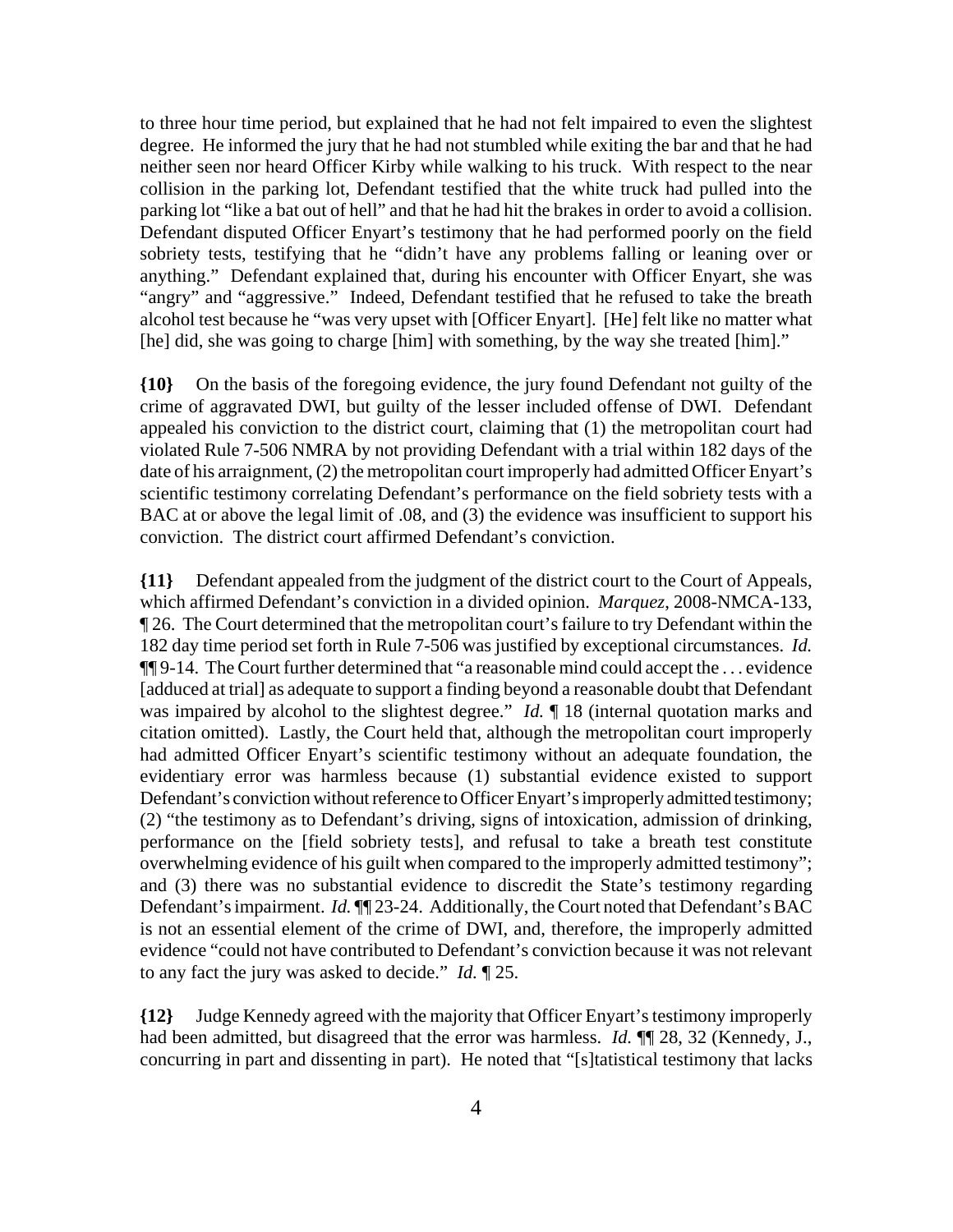foundation and that can clearly distract the jury from its function of weighing the proper evidence of guilt encourages a departure from the legitimate elements of proof." *Id.* ¶ 32. In light of the high statistical probability cited in Officer Enyart's testimony, and the explicit connection between a BAC at or above the legal limit and the crime of DWI, Judge Kennedy did not believe that the jury could "separate a proper basis for finding guilt from the improper one presented by the State." *Id.* Because the improperly admitted evidence "invade[d] the jury's ability to sufficiently decide the true facts," Judge Kennedy concluded that the error was "harmful to a point that should require retrial." *Id.* ¶ 33.

**{13}** We granted Defendant's petition for writ of certiorari pursuant to NMSA 1978, Section 34-5-14(B) (1972) and Rule 12-502 NMRA to determine whether (1) there was sufficient evidence to support Defendant's DWI conviction, and (2) the improper admission of Officer Enyart's scientific testimony was harmful error, necessitating a new trial. *State v. Marquez*, 2008-NMCERT-009, 145 N.M. 258, 196 P.3d 489.

## **II. DISCUSSION**

#### **A. Sufficiency of the Evidence**

**{14}** "In reviewing the sufficiency of the evidence, we must view the evidence in the light most favorable to the guilty verdict, indulging all reasonable inferences and resolving all conflicts in the evidence in favor of the verdict." *State v. Gallegos*, 2009-NMSC-017, ¶ 30, 146 N.M. 88, 206 P.3d 993 (internal quotation marks and citation omitted). "[T]he relevant question is whether, after viewing the evidence in the light most favorable to the prosecution, any rational trier of fact could have found the essential elements of the crime beyond a reasonable doubt." *State v. Chavez*, 2009-NMSC-035, ¶ 11, 146 N.M. 434, 211 P.3d 891 (internal quotation marks and citation omitted).

**{15}** Section 66-8-102(A) provides that "[i]t is unlawful for a person who is under the influence of intoxicating liquor to drive a vehicle within this state." A defendant is "under the influence of intoxicating liquor" if "as a result of drinking liquor the defendant [is] less able to the slightest degree, either mentally or physically, or both, to exercise the clear judgment and steady hand necessary to handle a vehicle with safety to the person and the public." UJI 14-4501 NMRA.

**{16}** Defendant admitted that he had consumed two alcoholic beverages prior to driving his vehicle. Officer Enyart testified that Defendant's eyes were bloodshot, his speech was slurred, and he smelled of alcohol. Additionally, the jury reasonably could have found that Defendant's judgment, balance, and reaction time were impaired in light of the evidence that (1) Defendant staggered out of the bar, (2) Defendant was slow to react to the near collision with the white pickup truck, (3) Defendant drove approximately sixty feet into a dangerous street while traveling in reverse, (4) Defendant had "fumbling fingers," (5) Defendant was slow to respond when exiting his vehicle and had to brace himself against the vehicle for balance, and (6) Defendant performed poorly on the field sobriety tests. Moreover,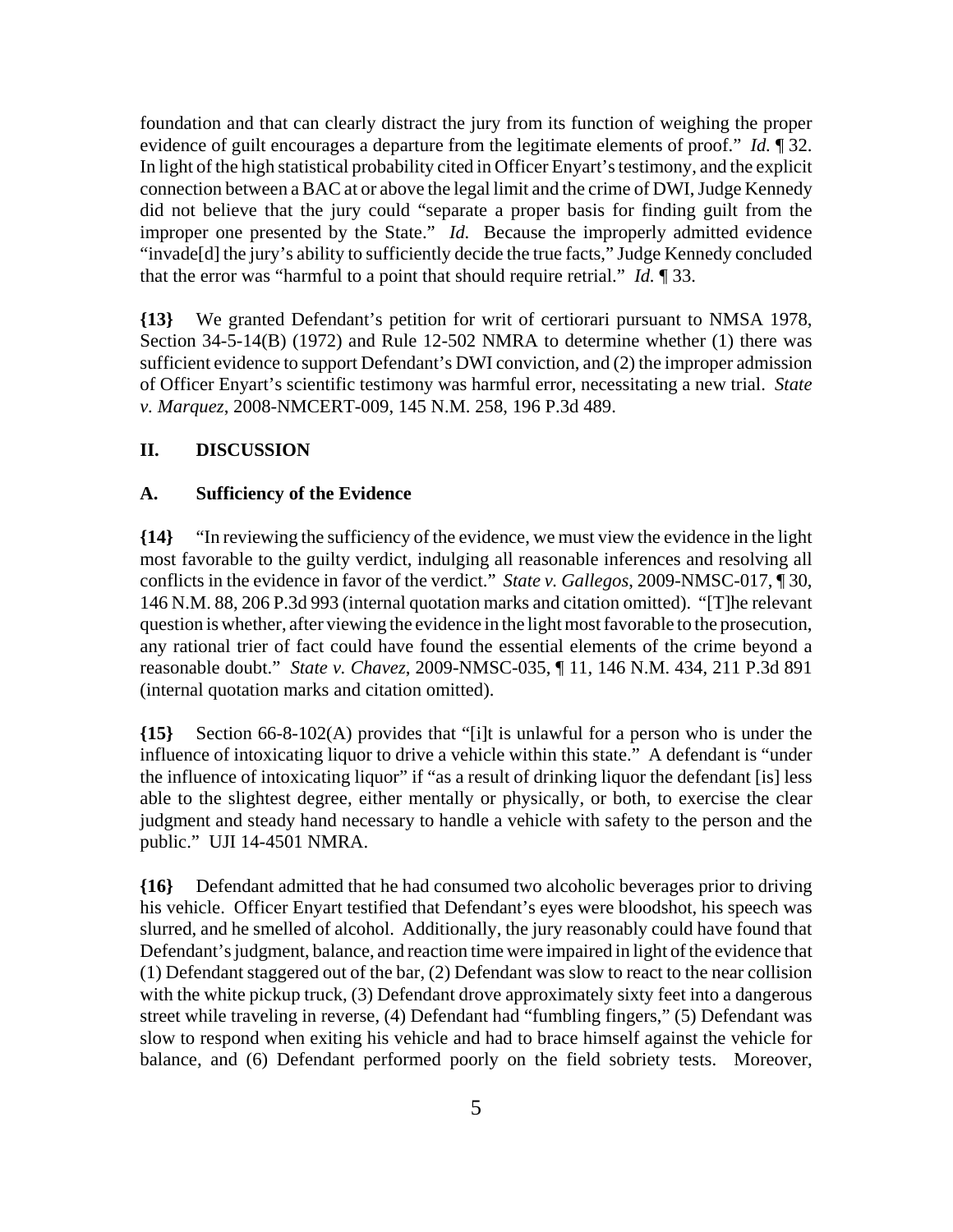Defendant refused to submit to a breath alcohol test, from which the jury reasonably could have inferred consciousness of guilt. *See State v. Soto*, 2007-NMCA-077, ¶ 34, 142 N.M. 32, 162 P.3d 187 ("A jury may infer Defendant's consciousness of guilt and fear of the test results from Defendant's refusal to take a breath test."). We conclude that the foregoing evidence is more than sufficient to support the jury's factual finding that Defendant had been impaired by alcohol to the slightest degree.

**{17}** Nonetheless, Defendant claims that the evidence was insufficient to support his DWI conviction because it was "equally consistent with not being impaired." However, it is well established that "[c]ontrary evidence supporting acquittal does not provide a basis for reversal because the jury is free to reject Defendant's version of the facts." *State v. Rojo*, 1999-NMSC-001, ¶ 19, 126 N.M. 438, 971 P.2d 829 (filed 1998); *see also State v. Neal*, 2008-NMCA-008, ¶ 19, 143 N.M. 341, 176 P.3d 330 (filed 2007) ("The test is not whether substantial evidence would support an acquittal, but whether substantial evidence supports the verdict actually rendered."). Defendant further claims that Officers Kirby and Enyart were not credible witnesses in light of certain inconsistencies in their testimony. However, "under a substantial evidence review, [i]t is the exclusive province of the jury to resolve factual inconsistencies in testimony. We will not reweigh the evidence or substitute our judgment for that of the jury." *State v. Trujillo*, 2002-NMSC-005, ¶ 28, 131 N.M. 709, 42 P.3d 814 (alteration in original) (internal quotation marks and citation omitted); *see also State v. Hughey*, 2007-NMSC-036, ¶ 16, 142 N.M. 83, 163 P.3d 470 ("It is the role of the factfinder to judge the credibility of witnesses and determine the weight of evidence."). Accordingly, Defendant's claims lack merit and are rejected.

#### **B. Harmless Error**

**{18}** We next address Officer Enyart's testimony, which correlated Defendant's performance on the field sobriety tests with a ninety percent statistical probability of a BAC at or above the legal limit. It is well established that, "it is error to admit expert testimony involving scientific knowledge unless the party offering such testimony first establishes the evidentiary reliability of the scientific knowledge." *State v. Torres*, 1999-NMSC-010, ¶ 24, 127 N.M. 20, 976 P.2d 20; *see also* Rule 11-702 NMRA (governing the admission of expert testimony). In *Torres*, we held that "HGN testing involves scientific knowledge" and, therefore, "only a scientific expert may testify as to [HGN] results." 1999-NMSC-010, ¶ 46. We agree with the Court of Appeals that, in the present case, the State failed to "lay a sufficient foundation that a motorist's HGN test results, in combination with the walk and turn and one leg stand test results, are scientifically valid means to determine the motorist's BAC." *Marquez*, 2008-NMCA-133, ¶ 20. Accordingly, Officer Enyart's scientific testimony was improperly admitted in violation of Rule 11-702.

**{19}** The State concedes that Officer Enyart's testimony was improperly admitted, but argues that the evidentiary error was harmless because (1) there was substantial evidence to support Defendant's DWI conviction, (2) the evidence of Defendant's guilt was overwhelming in comparison to the impermissible testimony, and (3) Defendant's version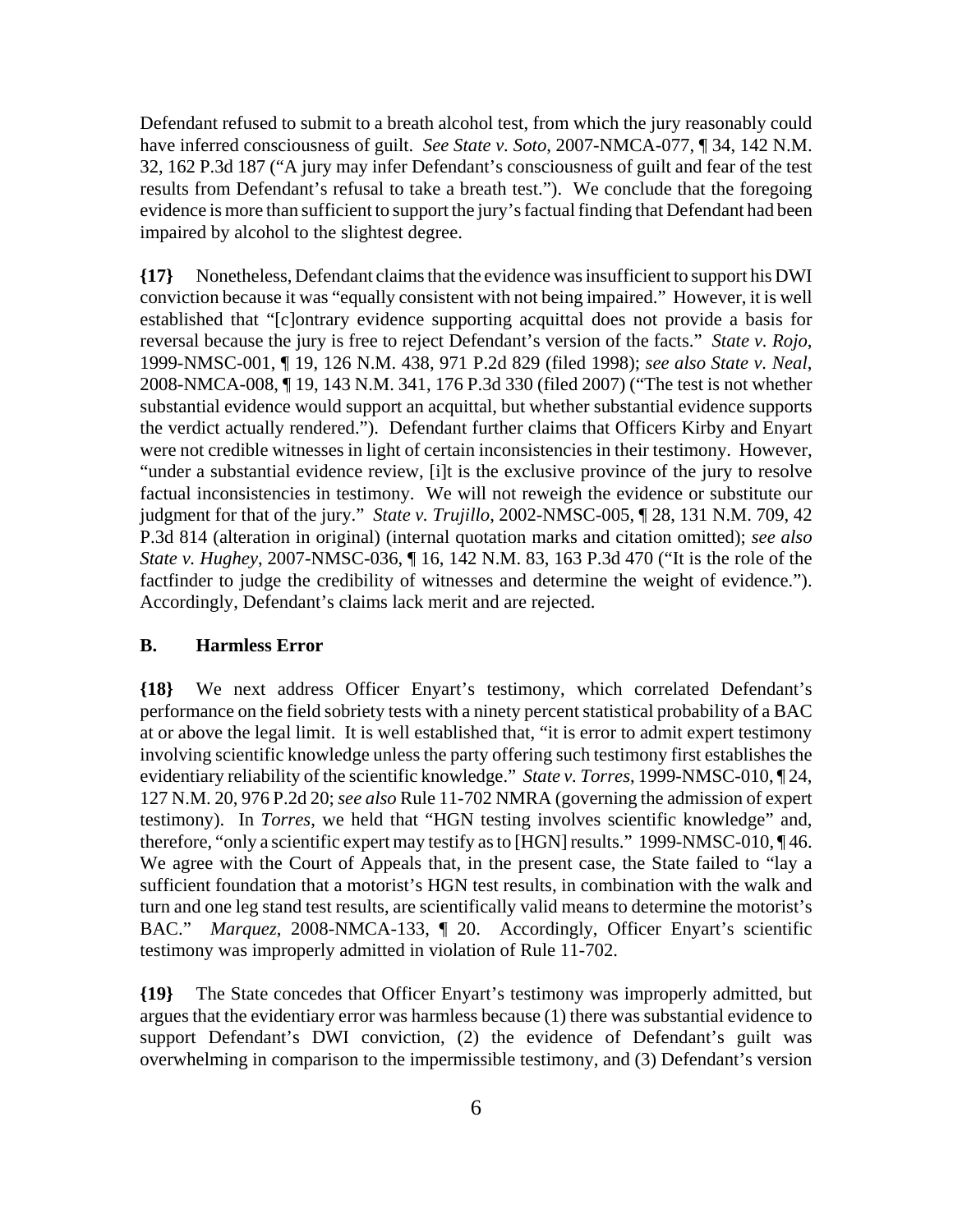of events did not substantially discredit the State's evidence. Defendant responds that the evidentiary error was not harmless because "[t]here is a substantial risk that," rather than relying on the properly admitted evidence, "the jury improperly relied on the improper 'scientific testimony.'"

**{20}** Because the improper admission of Officer Enyart's scientific testimony violated the New Mexico Rules of Evidence, non-constitutional error review is appropriate. *State v. Barr*, 2009-NMSC-024, ¶ 53, 146 N.M. 301, 210 P.3d 198 ("[W]here a defendant has established a violation of statutory law or court rules, non-constitutional error review is appropriate."). "[N]on-constitutional error is reversible only if the reviewing court is able to say, in the context of the specific evidence presented at trial, that it is reasonably *probable* that the jury's verdict would have been different but for the error." *Id.* ¶ 54 (emphasis added) (clarifying the different standards of review for constitutional and non-constitutional error). However, "'[t]he inquiry . . . is not whether, in a trial that occurred without the error, a guilty verdict would surely have been rendered, but whether the guilty verdict actually rendered in *this* trial was surely unattributable to the error.'" *Id.* ¶ 57 (quoting *Sullivan v. Louisiana,* 508 U.S. 275, 279 (1993)). "Accordingly, in some circumstances where, in our judgment, the evidence of a defendant's guilt is sufficient even in the absence of the trial court's error, we may still be obliged to reverse the conviction if the jury's verdict appears to have been tainted by error." *State v. Macias*, 2009-NMSC-028, ¶ 38, 146 N.M. 378, 210 P.3d 804.

**{21}** To determine whether the error in the present case was harmless, we must consider whether there is "(1) substantial evidence to support the conviction without reference to the improperly admitted evidence; (2) such a disproportionate volume of permissible evidence that, in comparison, the amount of improper evidence will appear minuscule; and (3) no substantial conflicting evidence to discredit the State's testimony." *Barr*, 2009-NMSC-024, ¶ 56 (footnote omitted). "No one factor is determinative; rather, they are considered in conjunction with one another. All three factors . . . provide . . . a reliable basis for determining whether an error is harmless." *Id.* ¶ 55.

**{22}** For the reasons explained in part II.A of this opinion, the evidence was more than sufficient to support Defendant's conviction without reference to Officer Enyart's improperly admitted scientific testimony. Defendant's admission that he had consumed alcohol before driving, his exhibition of signs of intoxication, his performance on the field sobriety tests, and his refusal to take a breath alcohol test, all provided a reasonable basis for the jury's factual finding that Defendant had been impaired by alcohol to the slightest degree.

**{23}** The second factor requires us to assess the impermissible evidence in light of the permissible evidence, the disputed factual issues, and the essential elements of the crime charged. Our focus is not limited to the quantity of impermissible evidence, but, rather, encompasses the quality of that evidence and its likely impact on the jury. *See State v. Moore*, 94 N.M. 503, 505, 612 P.2d 1314, 1316 (1980) ("[A] trial can be prejudiced by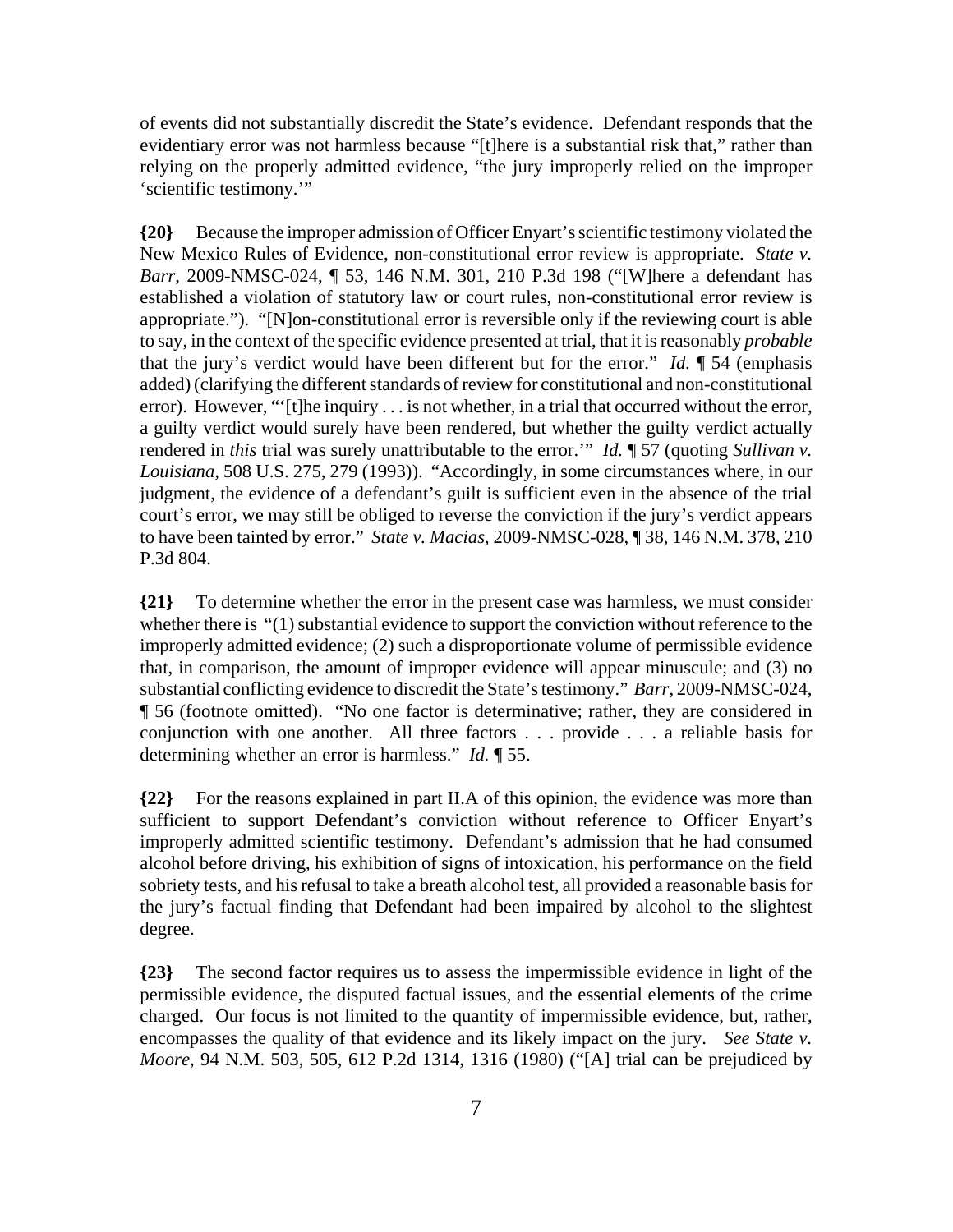testimony lasting but a fraction of a second . . . ."). In the present case, Defendant did not submit to a breath alcohol test, and, therefore, the State's evidence of intoxication was limited to the personal observations of Officers Kirby and Enyart and the results of the field sobriety tests. The impermissible evidence correlated Defendant's performance on the field sobriety tests with a ninety percent statistical probability of a BAC at or above the legal limit. In a DWI trial, the improper admission of scientific evidence indicating that Defendant was legally intoxicated at the time of driving will "almost certainly . . . tip the balance in favor of the State." *State v. Downey*, 2008-NMSC-061, ¶ 39, 145 N.M. 232, 195 P.3d 1244 (internal quotation marks and citation omitted); *see id.* ¶¶ 16, 39 (holding that the improper admission of expert testimony indicating that the defendant had a BAC in the range of .075 to .111 at the time of driving was not harmless); *Torres*, 1999-NMSC-010, ¶ 53 (holding that the improper admission of expert testimony regarding an HGN test was not harmless because "the State presented the HGN results to the jury as the most accurate indicator of [the defendant's] intoxication"); *State v. Gardner*, 1998-NMCA-160, ¶ 21, 126 N.M. 125, 967 P.2d 465 (holding that the improper admission of BAC evidence was not harmless); *but see State v. Gutierrez*, 1996-NMCA-001, ¶ 4, 121 N.M. 191, 909 P.2d 751 (holding that the improper admission of BAC evidence was harmless in light of the overwhelming evidence of guilt). We can perceive no reason to distinguish between the improper admission of a "definitive breath score," *Marquez*, 2008-NMCA-133, ¶ 24, and the improper admission of evidence revealing a high statistical probability of a breath or BAC at or above the legal limit, because both types of evidence are likely to impact the jury's verdict. *See Gardner*, 1998-NMCA-160, ¶ 21 ("[W]hen the only scientific evidence presented at [a DWI] trial was admitted in error, the court cannot say that the effect is harmless."). Accordingly, we conclude that the impermissible evidence was not minuscule.

**{24}** The Court of Appeals held, however, that the testimony concerning Defendant's BAC "could not have contributed to Defendant's conviction because it was not relevant to any fact the jury was asked to decide." *Marquez*, 2008-NMCA-133, ¶ 25. We recognize that a defendant's BAC is not an essential element of the crime of DWI in violation of Section 66-8-102(A). *Compare* Section 66-8-102(A) (requiring the State to prove that the defendant was "under the influence of intoxicating liquor"), *with* Section 66-8-102(C)(1) (requiring the State to prove that the defendant had "an alcohol concentration of eight one hundredths"). Nonetheless, it is common knowledge that an individual with a BAC at or above the legal limit is highly likely to be impaired by alcohol, at least to the slightest degree. Given the explicit connection between BAC and physical or mental impairment, we agree with the dissenting opinion that there is a reasonable probability that Officer Enyart's testimony "distract[ed] the jury from its function of weighing the proper evidence of guilt [and] encourag[ed] a departure from the legitimate elements of proof." *Marquez*, 2008-NMCA-133, ¶ 32.

**{25}** Lastly, we consider the third factor, namely, whether there was substantial conflicting evidence to discredit the State's testimony. In the present case, Defendant testified that he had not been impaired by alcohol to the slightest degree, that he had not had any problems balancing and walking, and that he had not performed poorly on the field sobriety tests.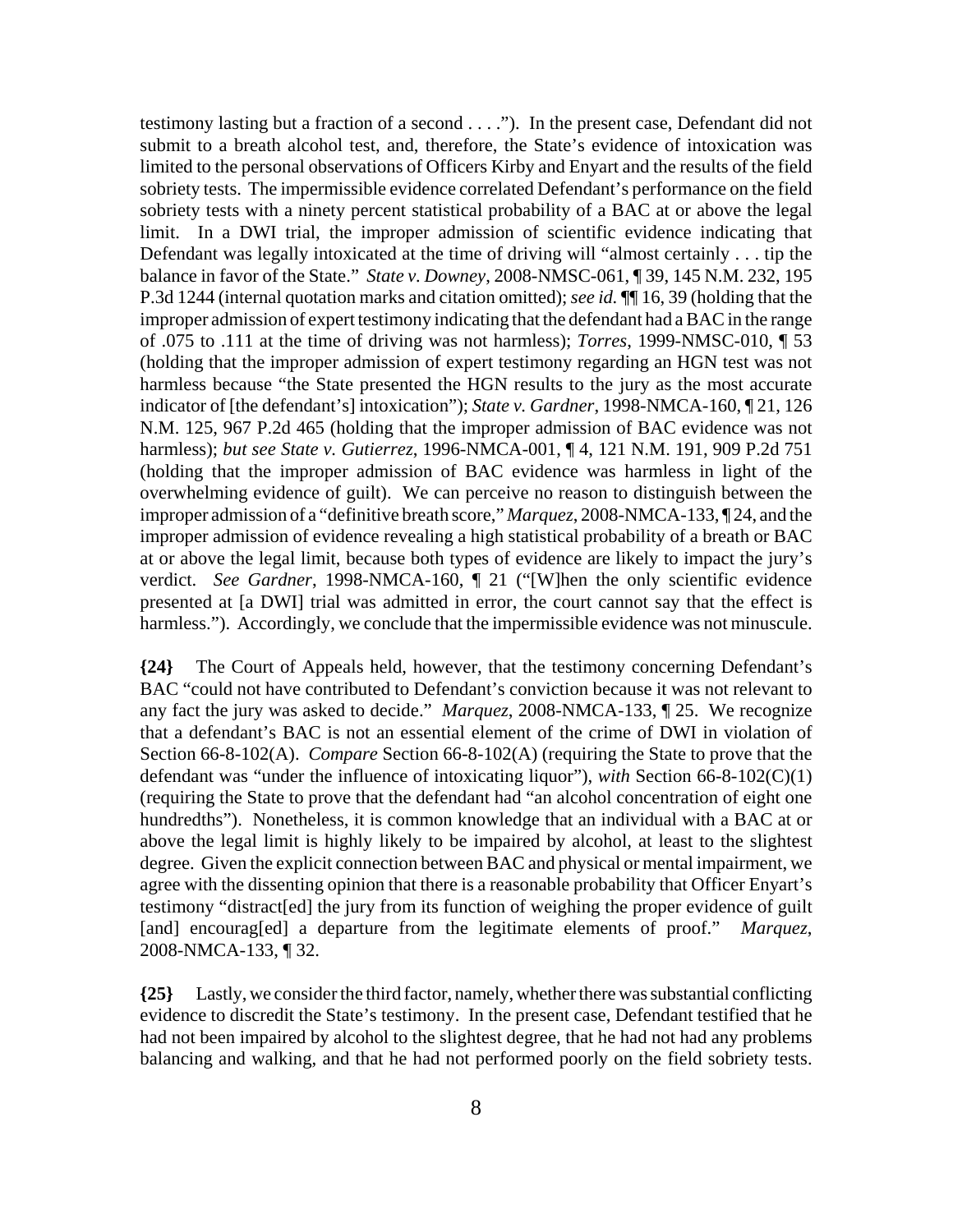Defendant's testimony directly contradicted the testimony of Officers Kirby and Enyart, both of whom testified that Defendant exhibited symptoms of alcohol impairment, including, but not limited to, bloodshot watery eyes, slurred speech, difficulty balancing and walking, and poor performance on the field sobriety tests. Thus, the jury was required to resolve a credibility contest between the State's witnesses and Defendant. Because the improperly admitted evidence undermined Defendant's credibility, we conclude that its admission was prejudicial to Defendant. *See State v. Haynes*, 2000-NMCA-060, ¶ 22, 129 N.M. 304, 6 P.3d 1026 (holding that evidentiary error was not harmless in relevant part because the evidence "came down to a swearing match between [the State's witness] and Defendant"). Stated simply, Defendant's testimony "might have had additional sway with the jury had the error not been made." *Macias*, 2009-NMSC-028, ¶ 43. Accordingly, the third factor, like the second factor, indicates that the evidentiary error was not harmless.

**{26}** Although the evidence in the present case was sufficient to support Defendant's conviction without reference to Officer Enyart's scientific testimony, we nonetheless are compelled to conclude that there is a reasonable probability that this testimony impacted the jury's verdict. Accordingly, the evidentiary error was not harmless and a new trial is required.

## **III. CONCLUSION**

**{27}** We conclude that the evidence was sufficient to support Defendant's DWI conviction, but that the improper admission of Officer Enyart's scientific testimony was not harmless. Accordingly, we reverse Defendant's conviction and remand for a new trial.

# **{28} IT IS SO ORDERED.**

## **PETRA JIMENEZ MAES, Justice**

**\_\_\_\_\_\_\_\_\_\_\_\_\_\_\_\_\_\_\_\_\_\_\_\_\_\_\_\_\_\_\_\_\_\_\_\_**

**WE CONCUR:**

**EDWARD L. CHÁVEZ, Chief Justice**

**\_\_\_\_\_\_\_\_\_\_\_\_\_\_\_\_\_\_\_\_\_\_\_\_\_\_\_\_\_\_\_\_\_\_\_\_**

**\_\_\_\_\_\_\_\_\_\_\_\_\_\_\_\_\_\_\_\_\_\_\_\_\_\_\_\_\_\_\_\_\_\_\_\_**

**\_\_\_\_\_\_\_\_\_\_\_\_\_\_\_\_\_\_\_\_\_\_\_\_\_\_\_\_\_\_\_\_\_\_\_\_**

**PATRICIO M. SERNA, Justice**

**CHARLES W. DANIELS, Justice**

**RICHARD C. BOSSON, Justice (dissenting)**

**BOSSON, Justice (dissenting)**.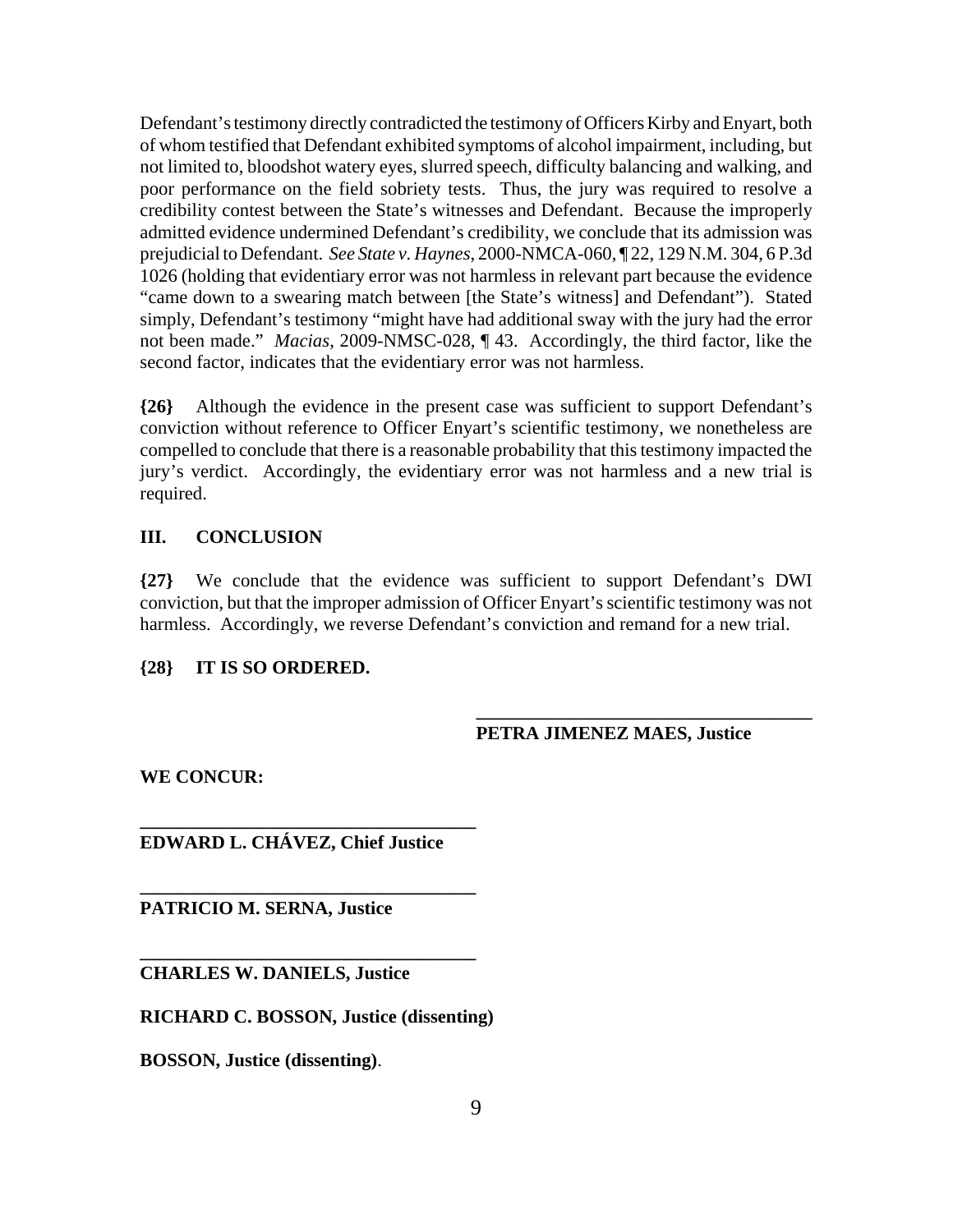**{29}** I respectfully dissent. But first a word about lack of prosecutorial judgment. This is what is known in the trade as a "slam dunk" prosecution. The evidence of Defendant's drunken behavior was overwhelming, capped off by driving his vehicle sixty feet, *in reverse*, into oncoming traffic on Montgomery Boulevard. Only a miracle prevented serious injury or death.

**{30}** The prosecution had only to lay its case before the jury and conviction would surely have followed. Instead, an overzealous prosecutor pressed the officer for pseudo-scientific conclusions about the accuracy of field sobriety tests that, quite simply, do not hold up. The metro court judge should never have allowed this testimony into evidence. Now, after all this time, money, and effort expended, the state must do it all over again.

**{31}** Based solely on this one evidentiary error, the majority has decided to reverse, and I feel compelled to disagree. For all the reasons so ably expressed in Judge Pickard's Court of Appeals majority opinion, I cannot agree that "it is reasonably probable that the jury's verdict would have been different but for that [one] error." *State v. Barr*, 2009-NMSC-024, ¶ 54, 146 N.M. 301, 210 P.3d 198. Juries are fully capable of assessing the mountain of evidence proving Defendant's culpability beyond any reasonable doubt. Juries are not so easily distracted by isolated error as the majority opinion suggests.

**{32}** This jury could put Officer Enyart's erroneous testimony in context and in proper perspective; it likely had very little to do with Defendant's all-but-inevitable conviction. The rules of review for non-constitutional error ("*probable* that the jury's verdict would have been different but for the error") impose on appellate courts a high level of tolerance for mere evidentiary error before we reverse. I do not find the substantial likelihood of prejudice that we need to reverse. Accordingly, I would affirm Defendant's well-deserved conviction and the opinion of the Court of Appeals.

## **RICHARD C. BOSSON, Justice**

**\_\_\_\_\_\_\_\_\_\_\_\_\_\_\_\_\_\_\_\_\_\_\_\_\_\_\_\_\_\_\_\_\_\_\_\_**

| AE           | <b>APPEAL AND ERROR</b>   |
|--------------|---------------------------|
| <b>AE-HE</b> | Harmless Error            |
| CL           | <b>CRIMINAL LAW</b>       |
| $CL-DG$      | Driving While Intoxicated |
| CA           | <b>CRIMINAL PROCEDURE</b> |
| CA-NT        | New Trial                 |
| EV           | <b>EVIDENCE</b>           |
| <b>EV-AE</b> | Admissibility of Evidence |

#### **Topic Index for** *State v. Marquez***, No. 31,294**